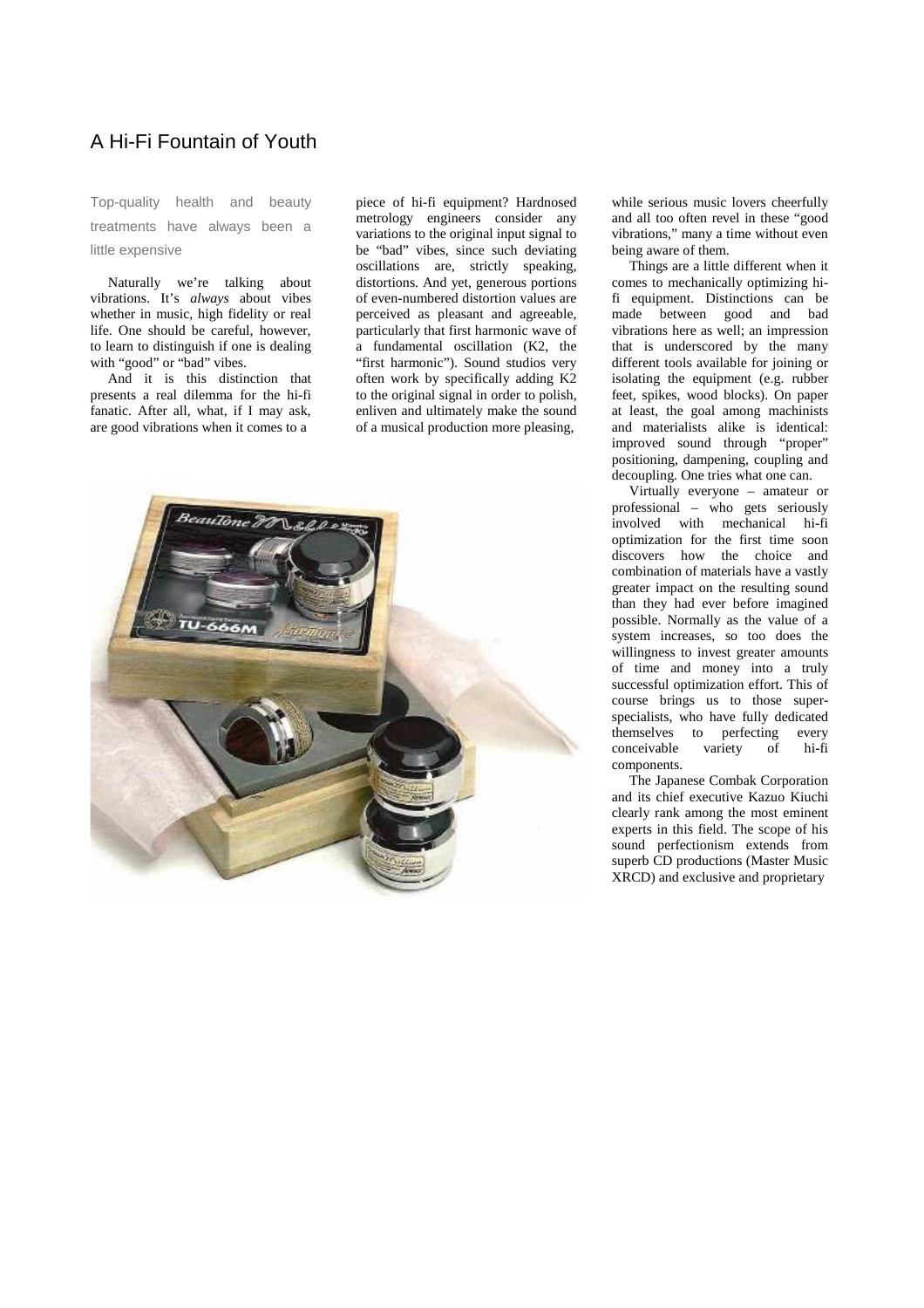electronics (Reimyo) all the way to copious tuning products bearing the Harmonix name. For years, Kazuo Kiuchi has not failed in repeatedly delighting – yes, even amazing – me (*image hifi* No. 92 and 98, issues 2/2010 and 2/2011) as he did most recently at the HIGH END 2011 show.

 Making a lot of noise is naturally all part of the business, which is why Virgil Warren, whose WQS company markets Harmonix here in Germany, never tires of claiming that "his" products are simply the best there are. My skin just keeps getting thicker from hearing these kinds of statements several times a week. Still, as I already intimated, my experience with Harmonix, both at home and at trade events (the latter at times under the most adventurous of circumstances), is as unequivocal as it is favorable. And I really don't know exactly why it is this way. The science of metrology reveals very little about the secrets of Harmonix, and Mr. Kiuchi doesn't either. Instead he enjoys talking about the hidden beauty that is worth uncovering and discovering in the music.

 At least this much is known: The decision making process at Harmonix is by no means oriented on the clinical sciences, but rather on the tradition of skilled musical instrument makers, who endeavor to lend the various instruments (in this case hi-fi components) a fully balanced and harmonic sound; the key words here being resonance control and fine tuning.

 And lo and behold I can see it: the tortured facial expressions of some of those hardcore hi-fi types who see here

a blatant violation of that time-honored principle of absolute "neutrality." What else can harmonization be if not a distortion of the original signal? On the other hand, every component has to stand on some sort of base. And who would dare to seriously dispute that the respective underlying support has an influence on the sound reproduction by virtue of its being coupled with the device? So why bother emulating master musical instruments instead of the more sterile operating-room equipment?

 There still seems to be a whole range of hyper-activists, who are so crazy<br>about details, details, details, details, emasculated bass registers, and those "ultra-transparent" and cool technoid sound images, that for them the term harmonization is a foreign word. It's a shame to think of all the enjoyment going to waste.

 But now back to the sonic influence exercised by mechanical "intermediaries" between the housings and the surfaces on which they are placed, and those conventional feet, spikes and so forth. Only when a given component is superbly designed and responds with an appropriate degree of stoicism to supplementary supporting accouterments, will any replacement of its "hooves" be even subtly noticeable, if at all. In this regard, perfected paraphernalia are as rare as three-armed helmsmen; but it's almost always worth trying.

It is true that no hi-fi components actually *need* extra feet to unpack music signals. Most devices – excluding record players – will also work when leaned vertically against a tile wall or buried deep within the shaggy pile of a flokati… somehow or another

. For simplicity's sake I assume that you, dear readers, have carefully arranged and set up all of your stereo components so that they are nice and sturdy, and that you've done what you can to ensure the (as yet) best-possible sound reproduction. In my case, the subjects rest on that ingenious equipment support called *The Bench* from LignoLab and are perfectly isolated from the floor, while the analog drives take their places like soloists on the LignoLab TT100. So far, so good. What's next?

 Now comes Harmonix with their TU-666M tuning feet, whereby the M stands for "Million" and is not indicative of the price, but refers instead to its standing within the brand's reference league. Here everything is somewhat finer and better, and in this particular case a modest 15 percent more expensive: you'll have to expend 1,150 euros for a "million" of this set of four.

 That's a pretty penny for a quartet of wood and metal sandwiches, each weighing 400 grams. Nevertheless, the 666-ers are well worth the money: They successively replace the rubber feet that come standard on the CD drive and D/A converter (Audio Note CDT-3 and DAC-3), along with those on the integrated amplifier (darTZeel) and the Exklusiv P7 preamplifier, and evince a comparable acoustical effect from each of these test subjects.

 A classic example of this is provided by a selection from the Manger CD entitled *Music from Another Star*. On track 11 is a Livingston Taylor interpretation of Stevie Wonder's "Isn't She Lovely." His melodic whistling, the delicate